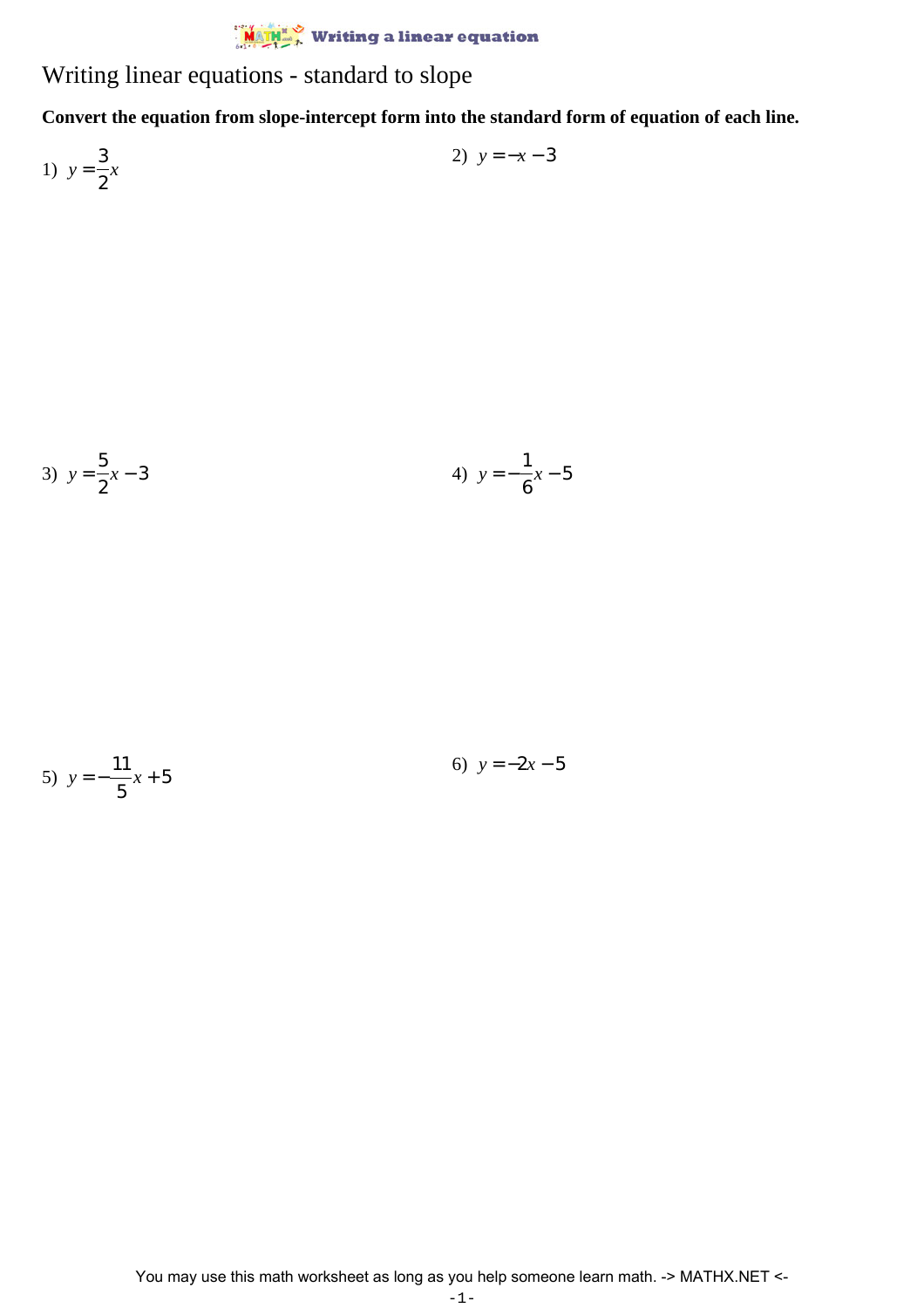7) 
$$
y = \frac{1}{5}x - 5
$$
  
8)  $y = -\frac{1}{3}x + 5$ 

9) 
$$
y = x + 5
$$
  
10)  $y = -\frac{4}{3}x + 2$ 

11) 
$$
y = -2x + 2
$$
  
12)  $y = -\frac{2}{3}x$ 

13) 
$$
y = \frac{1}{6}x + 2
$$
  
14)  $y = \frac{1}{2}x - 1$ 

$$
-\,2\,-
$$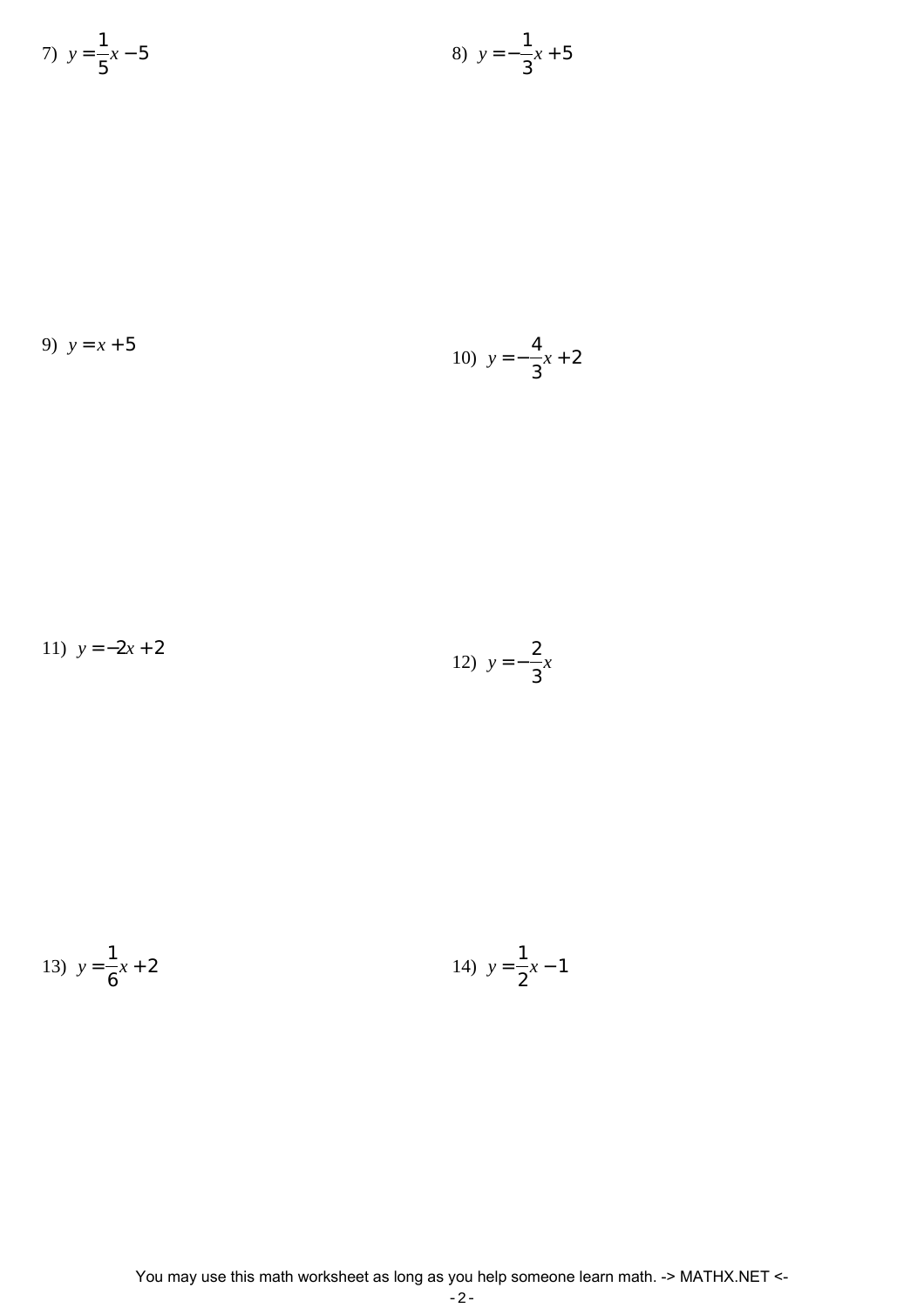15) 
$$
y = \frac{3}{4}x - 3
$$
  
16)  $y = \frac{5}{4}x - 1$ 

17) 
$$
y = \frac{1}{4}x - 3
$$
 18)  $y = -4$ 

19) 
$$
y = \frac{9}{2}x - 6
$$
 20)  $y = -6$ 

2

$$
21) \ \ x = 4 \tag{22} \ \ x = -3
$$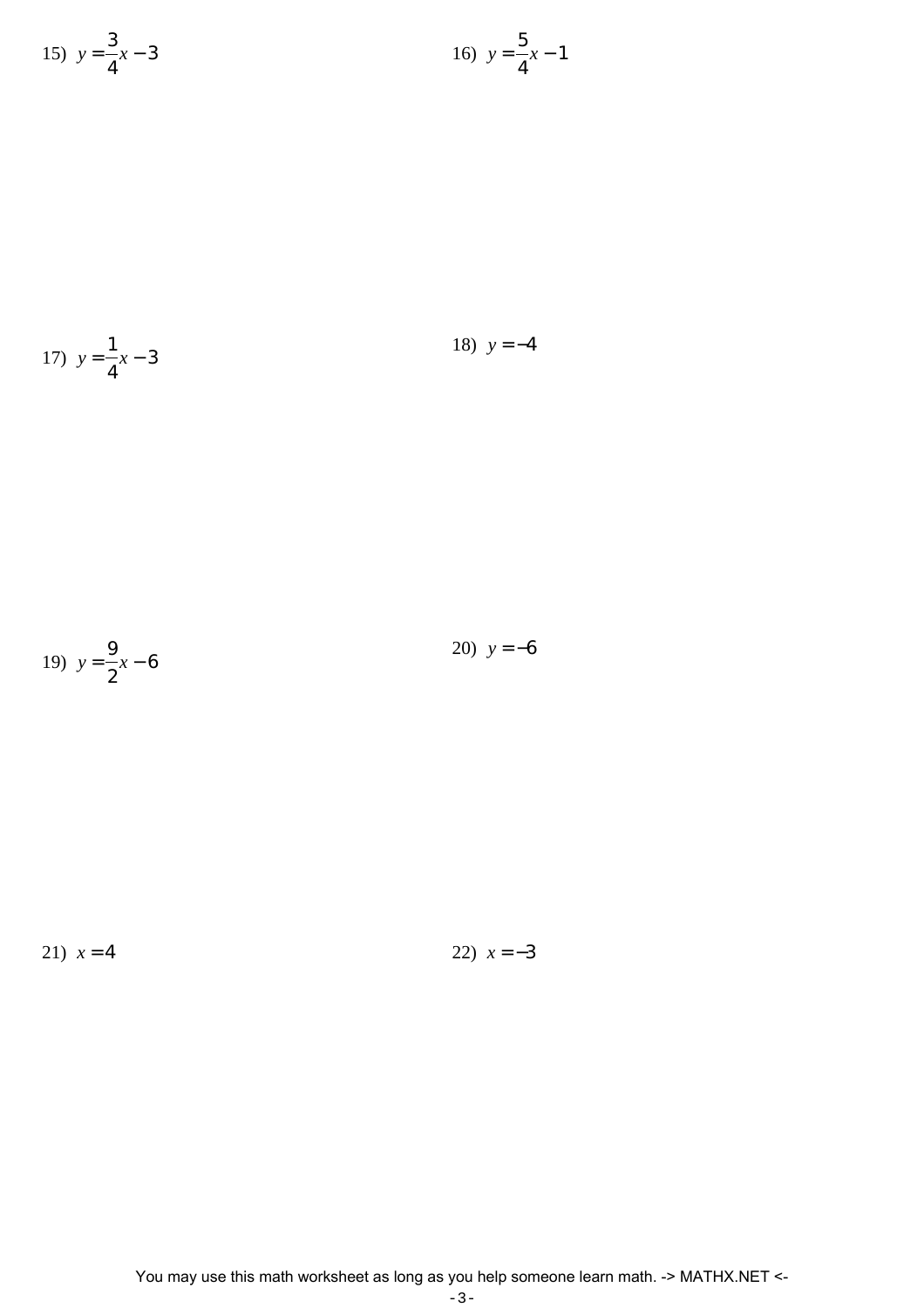25) 
$$
y = -\frac{4}{3}x + 4
$$
  
26)  $y = -\frac{1}{5}x + 1$ 

27)  $y = -2x - 1$  28)  $y = -3x + 1$ 

29)  $y = x - 4$ 

30) 
$$
y = \frac{7}{6}x - 2
$$